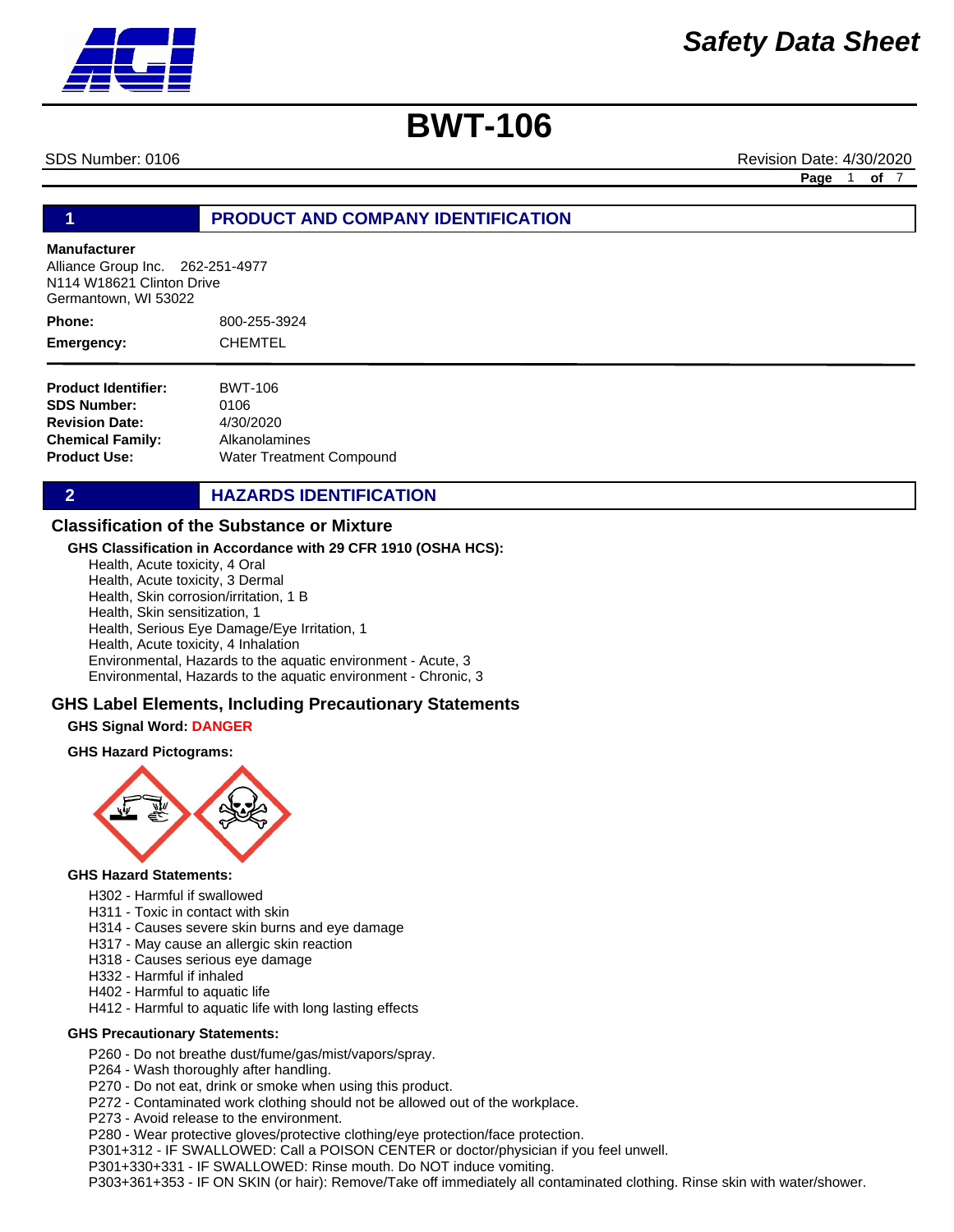SDS Number: 0106 Revision Date: 4/30/2020

**Page** 2 of

P304+340 - IF INHALED: Remove victim to fresh air and keep at rest in a position comfortable for breathing. P305+351+338 - IF IN EYES: Rinse continuously with water for several minutes. Remove contact lenses if present and easy to do. Continue rinsing.

P333+313 - If skin irritation or a rash occurs: Get medical advice/attention.

P361 - Remove/Take off immediately all contaminated clothing.

P405 - Store locked up.

P501 - Dispose of contents/container in accordance with local, regional and international regulations.

## **Hazards not Otherwise Classified (HNOC) or not Covered by GHS**

| <b>Route of Entry:</b> | Eyes; Inhalation; Ingestion; Skin.                                                                     |
|------------------------|--------------------------------------------------------------------------------------------------------|
| <b>Target Organs:</b>  | Respiratory system; Eyes; Skin;                                                                        |
| Inhalation:            | Can cause irritation and inflammation of the respiratory tract. . Prolonged inhalation may be harmful. |
| <b>Skin Contact:</b>   | CORROSIVE. May cause irritation, tearing and redness. If absorbed through skin, may cause discomfort.  |
| <b>Eye Contact:</b>    | May cause irritation. May cause permanent eye damage.                                                  |
| Ingestion:             | CORROSIVE. Aspiration hazard: Harmful or fatal if swallowed.                                           |

**HMIS III:** Health = 2(Chronic), Fire = 0, Physical Hazard = 0

| HMIS                   |        |  |
|------------------------|--------|--|
| <b>HEALTH</b>          | 2<br>V |  |
| <b>FLAMMABILITY</b>    |        |  |
| <b>PHYSICAL HAZARD</b> |        |  |
| PERSONAL PROTECTION    |        |  |

# **3 COMPOSITION/INFORMATION OF INGREDIENTS**

\*Substance/Mixture: Mixture

|                                                      |                                    | Chemical Ingredients:                                                                         |
|------------------------------------------------------|------------------------------------|-----------------------------------------------------------------------------------------------|
| CAS#                                                 | $\frac{1}{2}$                      | Chemical Name:                                                                                |
| $110 - 91 - 8$<br>$100 - 37 - 8$<br>$54193 - 36 - 1$ | $2 - 5%$<br>$5 - 10%$<br>$5 - 10%$ | Morpholine<br>Diethylethanolamine<br>2-Propenoic acid, 2-methyl-,<br>homopolymer, sodium salt |

### **4 FIRST AID MEASURES Inhalation:** If symptoms develop, move victim to fresh air. Give oxygen or artificial respiration if needed. GET IMMEDIATE MEDICAL ATTENTION. **Skin Contact:** Promptly flush skin with water for 15 minutes. Remove contaminated clothing immediately. Get immediate medical attention. Do not reuse clothing and shoes until cleaned. Discard leather articles such as shoes and belt. Do not apply oils and ointments unless ordered by a physician. **Eye Contact:** Immediately flush eyes with large amounts of water for at least 15 minutes, lifting eyelids occasionally to facilitate irrigation. Get immediate medical attention. **Ingestion:** Do NOT induce vomiting. Seek immediate medical attention. If unconscious, take to a hospital or physician. Never induce vomiting or give anything by mouth to an unconscious victim. For spontaneous vomiting, keep head below hips.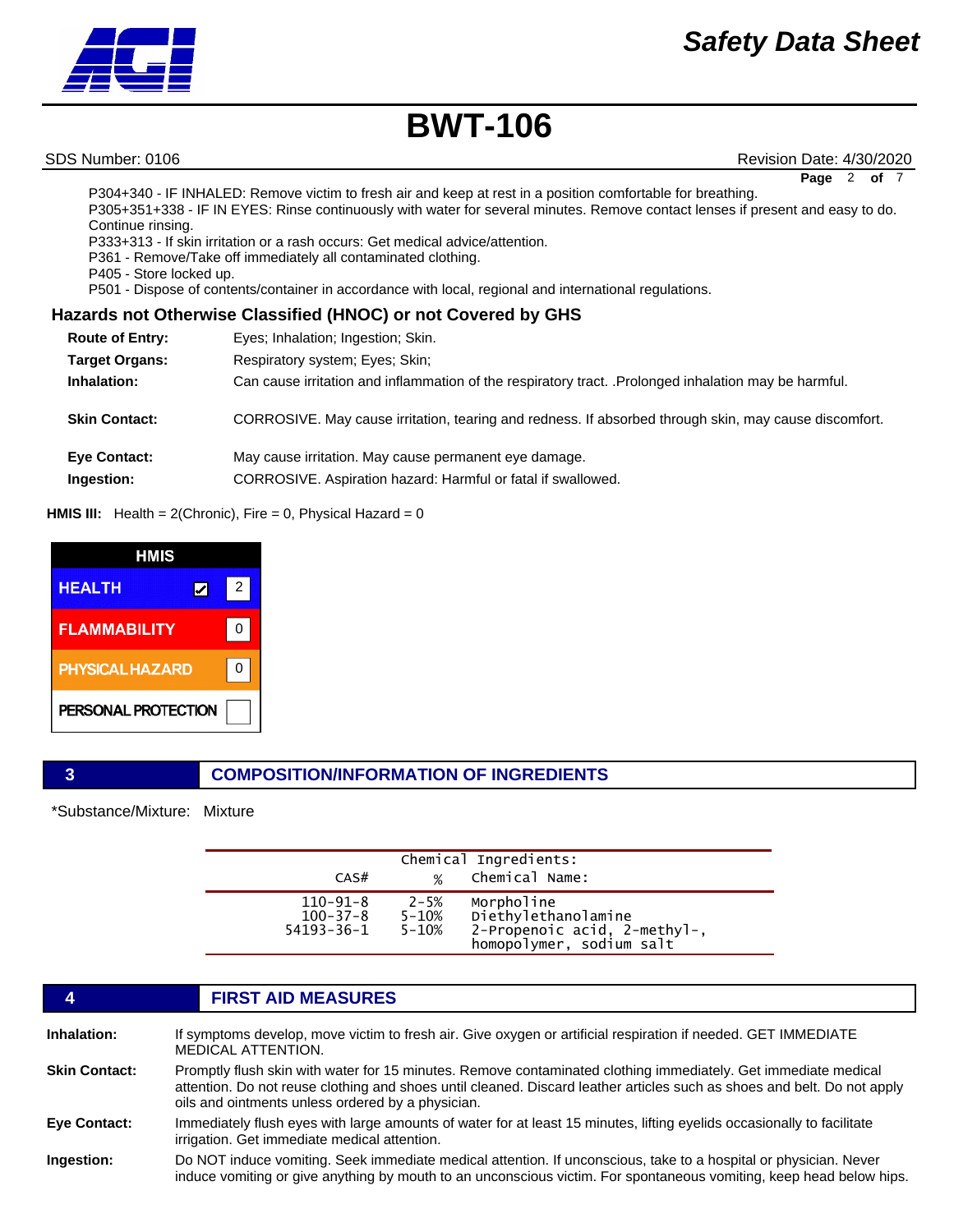SDS Number: 0106 Revision Date: 4/30/2020

| 5                          | <b>FIRE FIGHTING MEASURES</b> |
|----------------------------|-------------------------------|
|                            |                               |
| Flammability:              | Not Flammable or Combustible. |
| <b>Flash Point:</b>        | 212 F                         |
| <b>Flash Point Method:</b> | No data available.            |
| <b>Burning Rate:</b>       | No data available.            |
| <b>Autoignition Temp:</b>  | No data available.            |
| LEL:                       | No data available.            |
| UEL:                       | No data available.            |

Fire Fighting Methods

Evacuate area of unprotected personal. Wear protective clothing including NIOSH Approved self- contained breathing apparatus. Remain upwind of fire to avoid hazardous vapors and decomposition products. Use water spray to cool fire exposed containers and disperse vapors.

### **Unusual Fire or Explosion Hazards:**

Vapors are heavier than air and can settle in low or confined areas. Vapors concentrated in a confined or poorly ventilated area can be ignited upon contact with a high energy spark, flame, or high intensity source of heat. This material may produce a floating fire hazard in extreme fire conditions.

### *Extinguishing Media*

**Suitable:** Water spray. Foam. Carbon dioxide. Dry chemical. Use extingushing measures that are appropriate to local circumstances and the surrounding environment.

#### **Unsuitable fire extinguisher:** No data available

### **6 ACCIDENTAL RELEASE MEASURES**

#### **Personal Precautions**

Evacuate area. Use personal protective equipment. Avoid breathing vapors, mist or gas. Ensure adequate ventilation.

### **Environmental Precautions**

Prevent further leakage or spillage if safe to do so. Do not let products enter drains. Discharge into the environment must be avoided.

#### **Spill**

Keep upwind of leak or spill. Soak up with inert absorbent material and dispose of as hazardous waste. Keep in suitable, closed containers for disposal. Flush remaining area with water to remove trace residue and dispose of properly. Avoid direct discharge to sewers and surface waters. Notify authorities if entry occurs. Use non-sparking tools and equipment.

|                              | <b>HANDLING AND STORAGE</b>                                                                                                                                                                                                                                                                                                                                                                                                                                                                                                                                                                       |
|------------------------------|---------------------------------------------------------------------------------------------------------------------------------------------------------------------------------------------------------------------------------------------------------------------------------------------------------------------------------------------------------------------------------------------------------------------------------------------------------------------------------------------------------------------------------------------------------------------------------------------------|
| <b>Handling Precautions:</b> | Avoid contact with eyes, skin, or clothing. Avoid breathing vapors or mist. Wash thoroughly after<br>handling. Do not puncture or drop containers.<br>Do not expose containers to open flame, excessive heat, or direct sunlight. Take precautionary<br>measures agianst static discharges. Use non-sparking tools and equipment. Do not add nitrites or other<br>nitrosating agents. A nitrosamine, which may cause cancer, may be formed.                                                                                                                                                       |
| <b>Storage Requirements:</b> | Store in cool/dry area. Keep away from sunlight, heat, sparks, and flames. Keep away from incompatible<br>materials. Keep container tightly closed. Do not store in unlabeled or mislabeled containers.<br>Explosive/flammable concentration of hydrogen gas may accumulate inside metals containers. Elevated<br>temperatures will incease the corrosion rate of most metals. Citric acid can release explosive hydrogen<br>gas if in contact with reactive metals (iron, zinc, aluminum). Do not store near food, foodstuffs, drugs or<br>potable water supplies. Store in original containers. |

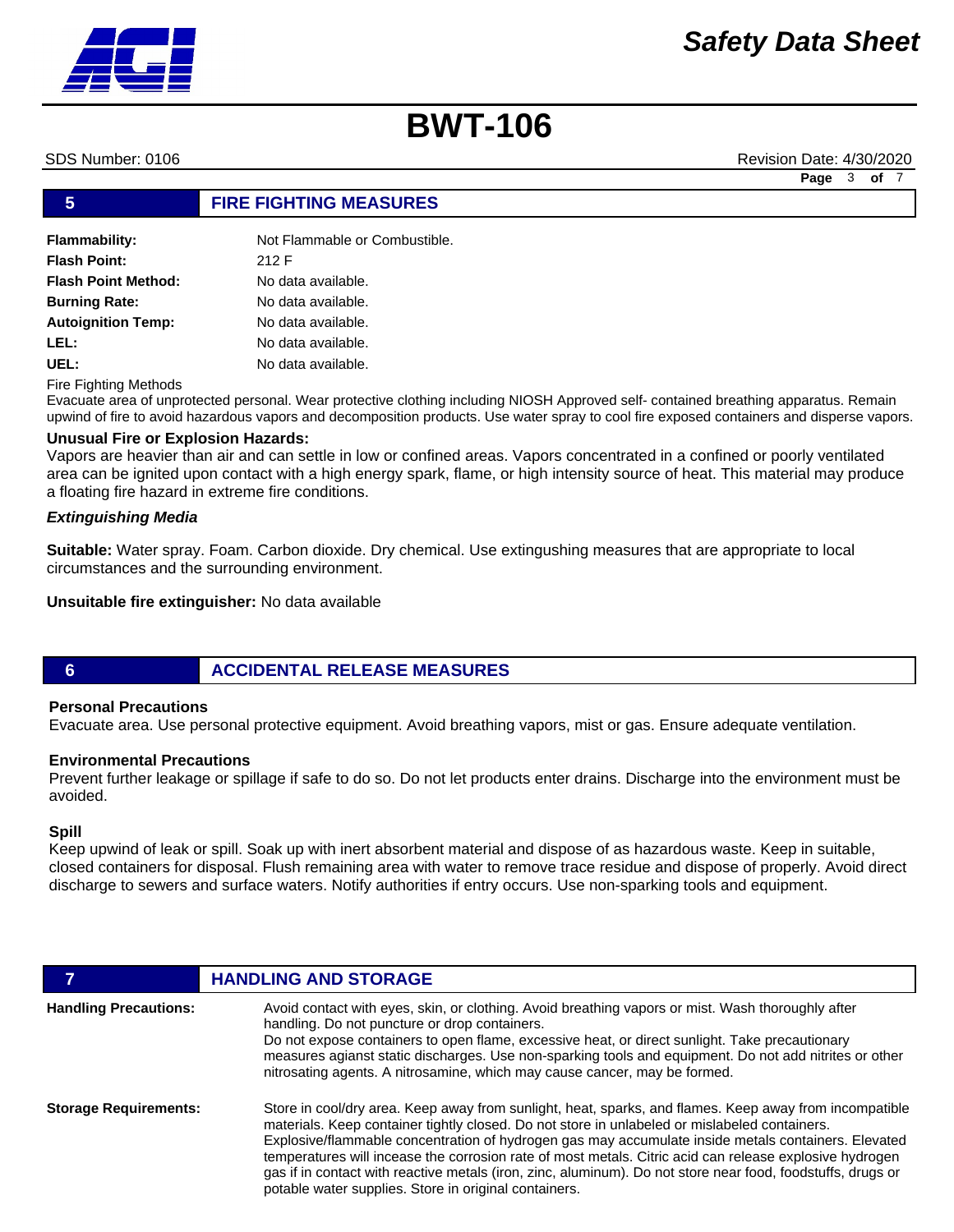# *Safety Data Sheet*

**Page** 4 **of** 7

# **BWT-106**

**Chemical Stability: Conditions to Avoid:**

**Materials to Avoid:**

SDS Number: 0106 Revision Date: 4/30/2020

| 8                                        |                                                                                                          | <b>EXPOSURE CONTROLS/PERSONAL PROTECTION</b>                                                                                                                                                                                                                                                                                                                                                                                                                                                                                                                                                                                                                                                                                                                                                                    |
|------------------------------------------|----------------------------------------------------------------------------------------------------------|-----------------------------------------------------------------------------------------------------------------------------------------------------------------------------------------------------------------------------------------------------------------------------------------------------------------------------------------------------------------------------------------------------------------------------------------------------------------------------------------------------------------------------------------------------------------------------------------------------------------------------------------------------------------------------------------------------------------------------------------------------------------------------------------------------------------|
| <b>Engineering Controls:</b>             |                                                                                                          | Provide local exhust ventilation. Maintain adequate ventilation.                                                                                                                                                                                                                                                                                                                                                                                                                                                                                                                                                                                                                                                                                                                                                |
| <b>Personal Protective</b><br>Equipment: | Hygiene Measures<br>at the end of workday.<br>Respiratory<br>respirator.<br>Eyes and Face<br><b>Skin</b> | Handle in accordance with good industrial hygiene and safety practice. Wash hands before breaks and<br>Where risk assessment shows air-purifying respirators are appropriate use a full-face respirator with<br>multi-purpose combination (US) or type ABEK (EN 14387) respirator cartridges as a backup to<br>engineering controls. If the respirator is the sole means of protection, use a full-face supplied air<br>Wear chemical safety goggles while handling this product. Wear additional eye protection such as a face<br>shield when the possibility exists for eye contact with splashing or spraying liquid or airborne material.<br>Prevent contact with this product. Wear gloves and protective clothing depending on conditions of use.<br>Protective gloves: gauntlet-type, neoprene, nitrile. |
| <b>Component</b>                         | <b>OSHA PEL</b>                                                                                          | <b>ACGIH TWA/TLV</b>                                                                                                                                                                                                                                                                                                                                                                                                                                                                                                                                                                                                                                                                                                                                                                                            |
| <b>Morpholine</b><br>Diethylethanolamine | 20 ppm TWA<br>2 ppm TWA                                                                                  | 20 ppm TWA (Skin)<br>10 ppm TWA                                                                                                                                                                                                                                                                                                                                                                                                                                                                                                                                                                                                                                                                                                                                                                                 |

| 9                                               | <b>PHYSICAL AND CHEMICAL PROPERTIES</b> |                              |                    |  |
|-------------------------------------------------|-----------------------------------------|------------------------------|--------------------|--|
| Appearance:                                     | Clear, Water white                      |                              |                    |  |
| <b>Physical State:</b>                          | Liquid                                  | Odor:                        | Amine.             |  |
| <b>Odor Threshold:</b>                          | No data available.                      | <b>Molecular Formula:</b>    | No data available. |  |
| <b>Particle Size:</b>                           | No data available.                      | Solubility:                  | Complete.          |  |
| <b>Spec Grav./Density:</b>                      | 0.996                                   | <b>Softening Point:</b>      | No data available. |  |
| <b>Viscosity:</b>                               | No data available.                      | <b>Percent Volatile:</b>     | No data available. |  |
| <b>Saturated Vapor</b><br><b>Concentration:</b> | No data available.                      | <b>Heat Value:</b>           | No data available. |  |
| <b>Boiling Point:</b>                           | 212-326                                 | <b>Freezing/Melting Pt.:</b> | $32^{\circ}$ F     |  |
| <b>Flammability:</b>                            | No data available.                      | <b>Flash Point:</b>          | No data available. |  |
| <b>Partition Coefficient:</b>                   | No data available.                      | Octanol:                     | No data available. |  |
| <b>Vapor Pressure:</b>                          | No data available.                      | <b>Vapor Density:</b>        | No data available. |  |
| pH:                                             | 11.7                                    | VOC:                         | 10%, 0.83 lbs/gal  |  |
| Evap. Rate:                                     | No data available.                      | <b>Bulk Density:</b>         | No data available. |  |
| <b>Molecular weight:</b>                        | No data available.                      | <b>Auto-Ignition Temp:</b>   | No data available. |  |
| Decomp Temp:                                    | No data available.                      | UFL/LFL:                     | No data available. |  |
| Lower Explosion Limits: 1.8- 6.7                |                                         |                              |                    |  |

Upper Explosion Limits: 10.8-11.7

# **10 STABILITY AND REACTIVITY**

**Reactivity:** No data available.

Product is stable under normal conditions.

Avoid contact with heat, sparks, electric arcs, other hot surfaces, and open flames.Warning: Do not mix this product with nitrites or other nitrosating agents because nitrosamines may be formed. Nitrosamines may cause cancer.

Strong Oxidizing Agents, acids, Sodium hypochlorites, calcium hypochlorites, nitrates, perchlorates, heat, isocyanates, nitrites. Product slowly corrodes copper, aluminum, zinc, and galvanized surfaces.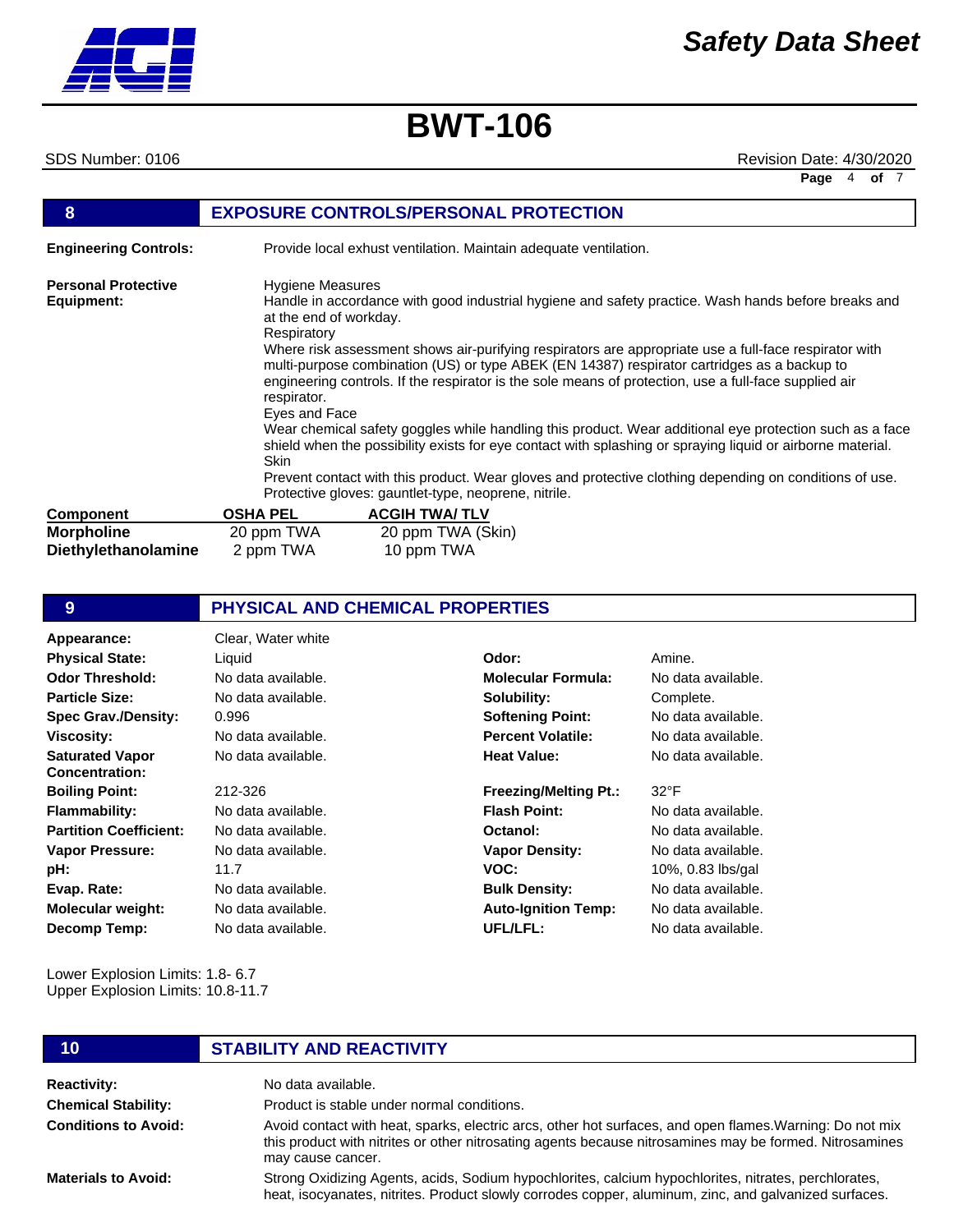

| SDS Number: 0106 |  |  |
|------------------|--|--|

Revision Date: 4/30/2020 **Page** 5 **of** 7

|                                  | Metals such as aluminum, zinc, tin, etc.                                                                                                      |
|----------------------------------|-----------------------------------------------------------------------------------------------------------------------------------------------|
| <b>Hazardous Decomposition:</b>  | Irritating and/or toxic gases. Carbon oxides, nitrogen oxides, ammonia. Nitrogen oxide can react with<br>water to form corrosive nitric acid. |
| <b>Hazardous Polymerization:</b> | Will not occur under normal conditions.                                                                                                       |

**11 TOXICOLOGICAL INFORMATION**

## **Toxicity Data:**

**Eye Effects:** Vapors may cause eye irritation, excess redness, swelling, discomfort, tearing, pain. May cause serious eye damage/eye irritation if left untreated. Repeated exposure may cause conjunctivitis, corneal clouding, cararacts, retinal atrophy

- » Diethylaminoethanol Eyes Rabbit = severe eye irritation
- » Morpholine Eyes Rabbit = severe eye irritation

**Skin Effects:** May cause skin burns. Toxic if absorbed through skin. Causes symptoms such as reddening, swelling, rash, or blistering. Contact may cause tissue destruction, fisures, ulceration, bleeding, severe excess redness, dermatitis. Absorption may cause nausea, headache, general discomfort, liver injury, kidney injury.

» Diethylaminoethanol - Dermal LD50 - Rabbit = 1113 mg/kg

- Skin corrosion/irritation: rabbit - open irritation test

» Morpholine - Dermal LD50 - Rabbit = 500 mg/kg

- Skin corrosion/irritation: rabbit - severe sin irritation - 24 H

**Inhalation Effects:** May be harmful if inhaled. Product is destructive to the tissue of the mucous membranes and upper respiratory tract. Severe irritation and burns may result. Vapors or mists may cause: nasal discomfort and discharge, coughing, difficulty breathing, chest pain, vomiting, dizziness, drowsiness. Prolonged or repeated contact may cause: sensitization, damaged to the lungs, kidneys, liver.

- » Diethylaminoethanol Inhalation LC50 mouse = 5000 mg/m3
- » Morpholine Inhalation LC50 rat = 8000 ppm 8H

**Ingestion Effects:** May be harmful if swallowed. Causes severe irritation and burns. May cause burns to the mouth, throat, esophagus, stomach. May cause abdominal discomfort, abdominal pain, nausea, vomiting, diarrhea, dizziness, faintness, thirst, collapse. Aspiration into the lungs may occur during ingestion or vomiting, resulting in lung injury.

- » Diethylaminoethanol Oral LD50 Rat = 1300 mg/kg
- » Morpholine Oral LD50 Rat = 1450 mg/kg

**Chronic Effects:** No data available. **Teratogenicity:** No data available. **Fertility Effects:** No data available. **Mutagenicity: (Morpholine):** Mouse - lymphocyte - morphological transformation Hamster - ovary - sister chromatid exchange

### **Carcinogenicity: (Morpholine) IARC: 3 - Group 3: not classifiable as to its carcinogenicity to humans**

 **(Morpholine):** Mouse - oral=tumorigenic - neoplastic by RTECS criteria. Lungs, thorax, or respiration.

**IARC:** No component of this product present at levels greater than or equal to 0.1% is identified as probable or confirmed human carcinogen by IARC.

**NTP:** No component of this product present at levels greater than or equal to 0.1% is identified as a known or anticipated carcinogen by NTP.

**OSHA:** No component of this product present at levels greater than or equal to 0.1% is identified as a carcinogen by OSHA.

**12 ECOLOGICAL INFORMATION** 

**Biodegradability:** No data available.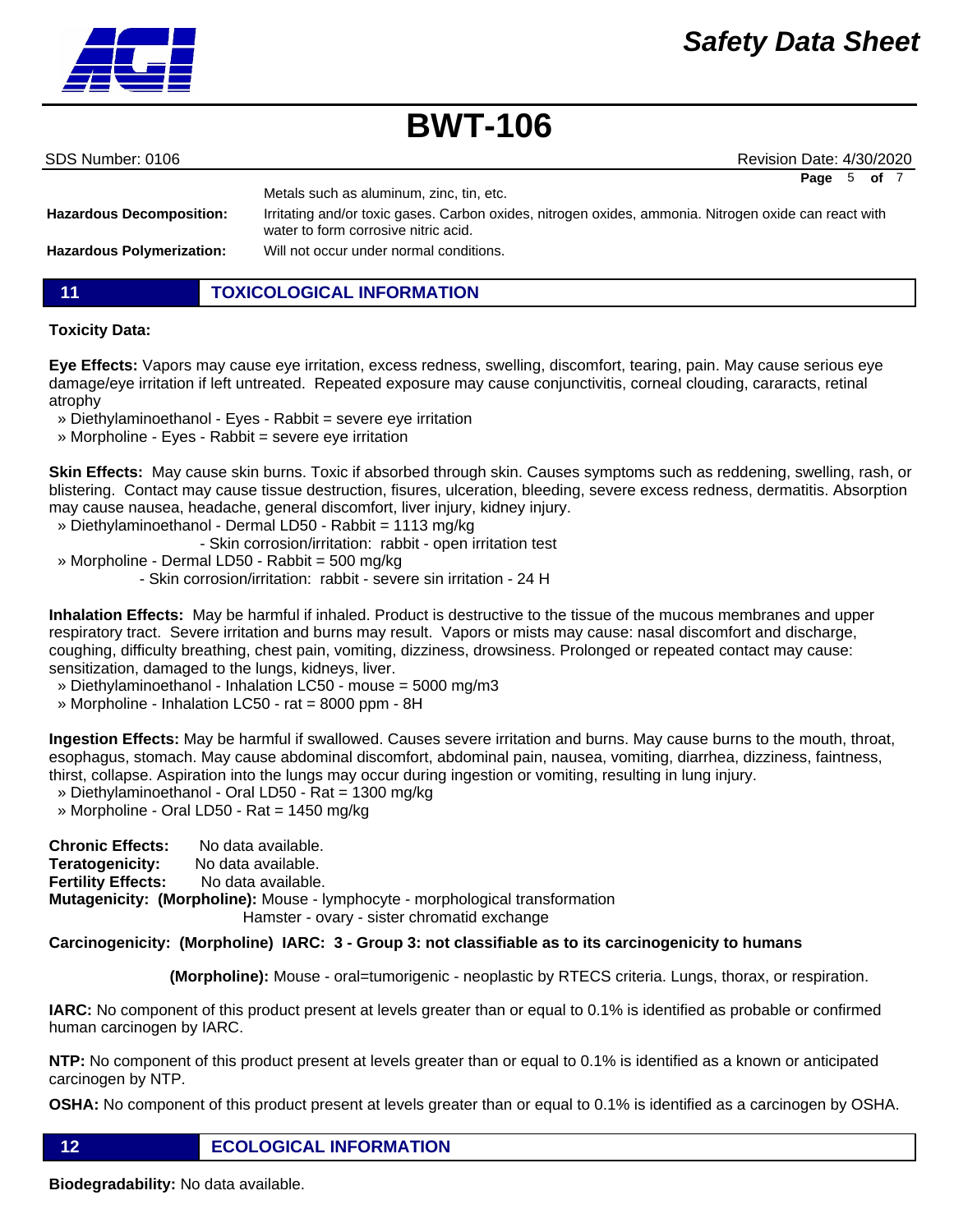

SDS Number: 0106 Revision Date: 4/30/2020 **Page** 6 **of** 7

#### **Ecotoxicity: Toxicity to fish:**

LC50- Leuciscus idus (Golden orfe) - 100-220 mg/L- 96 hr (Diethylethanolamine) LC50- Oncorhynchus mykiss (Rainbow trout) - 180-380 mg/L- 96 hr (Morpholine)

### **Toxicity to aquatic invertebrates:**

C50- Daphnia magna (Water flea) - 83.6 mg/L- 48 hr (Diethylethanolamine) EC50- Daphnia magna (Water flea) - 80 mg/L- 48 hr (Morpholine)

An environmental hazard cannot be excluded in the event of unprofessional handling or disposal.

# **13 DISPOSAL CONSIDERATIONS**

Dispose of in accordance with local, state, and federal regulations. Since emptied containers retain product residue, follow label warnings even after container is emptied. DO NOT pressurize, cut, weld, solder, drill, grind, or expose empty containers to heat, flame, sparks or other sources of ignition.

RCRA: This material is not listed as a Hazardous Waste if and when it is discarded.

Note: If this product is altered, it is the responsibility of the user to determine whether the material meets he criteria for hazardous waste at the time of disposal.

# **14 TRANSPORT INFORMATION**

UN3267, Corrosive liquid, basic, organic, n.o.s., 8, PGII, (Diethylethanolamine, Morpholine)

Resp. Guide Page: 60



# **15 REGULATORY INFORMATION**

This product does not contain chemicals known to the State of California to cause cancer, birth defects, or other reproductive harm.

# **FEDERAL REGULATIONS**

TSCA Inventory Status: All components of this product are listed "Active" on the Toxic Substances Control Act (TSCA) 8 (b) Inventory.

CERCLA / SARA Emergency Reporting A spill or release of this material may trigger the emergency release reporting requirements under CERCLA (40 CFR Part 300) and/or SARA Title III (40 CFR Part 355). State or local reporting requirements may differ from federal requirements.

## **» No components require reporting**